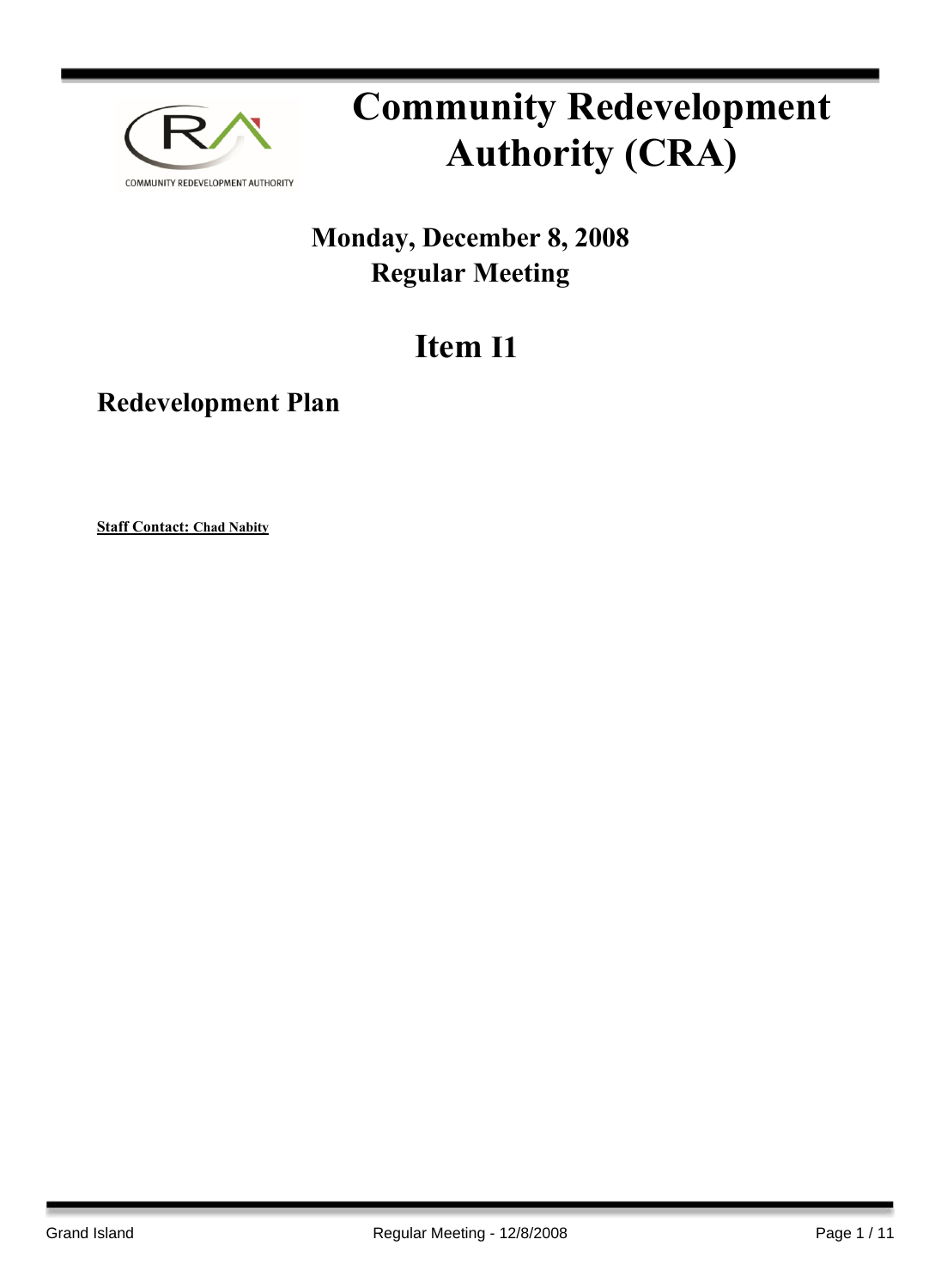### **Redevelopment Plan Amendment Grand Island CRA Area #6 November 2008**

### **Property Description**

This property is located at the corner of Blake Street and Darr Avenue (Lots 9 and 10 of Block 19 of Packer & Barr's Second Addition to the City of Grand Island). Property addresses include 235 and 233 N Darr Avenue and 2020 and 2018 Blake Street in Grand Island Nebraska.

### **Future Land Use Plan**

See the attached map from the 2004 Grand Island Comprehensive Plan

### **Site Coverage and Intensity of Use**

The developer is proposing to build two duplex buildings one on each lot. The first building would have two 962 square foot units with attached garages. The second building would have two 1062 square units with attached garages. Both units would have landscaped yards with underground sprinkling installed. Each unit will have 2 bedrooms and it is anticipated that the total occupancy of these units would range from between 4 and 16 people.

The anticipated value of this development at the time of completion is \$300,000.

### **Changes to zoning, street layouts and grades or building codes or ordinances**

The proposed use is permitted in the current zoning district. No changes are anticipated in street layouts or grades. No changes are anticipated in building codes or ordinances.

### **Additional Public Facilities or Utilities**

Sewer and water are available to support this development. Additional water services are anticipated so each unit has its own water service. New sewer services may be needed to support the additional development. No new mains will be required.

No other utilities would be impacted by the development.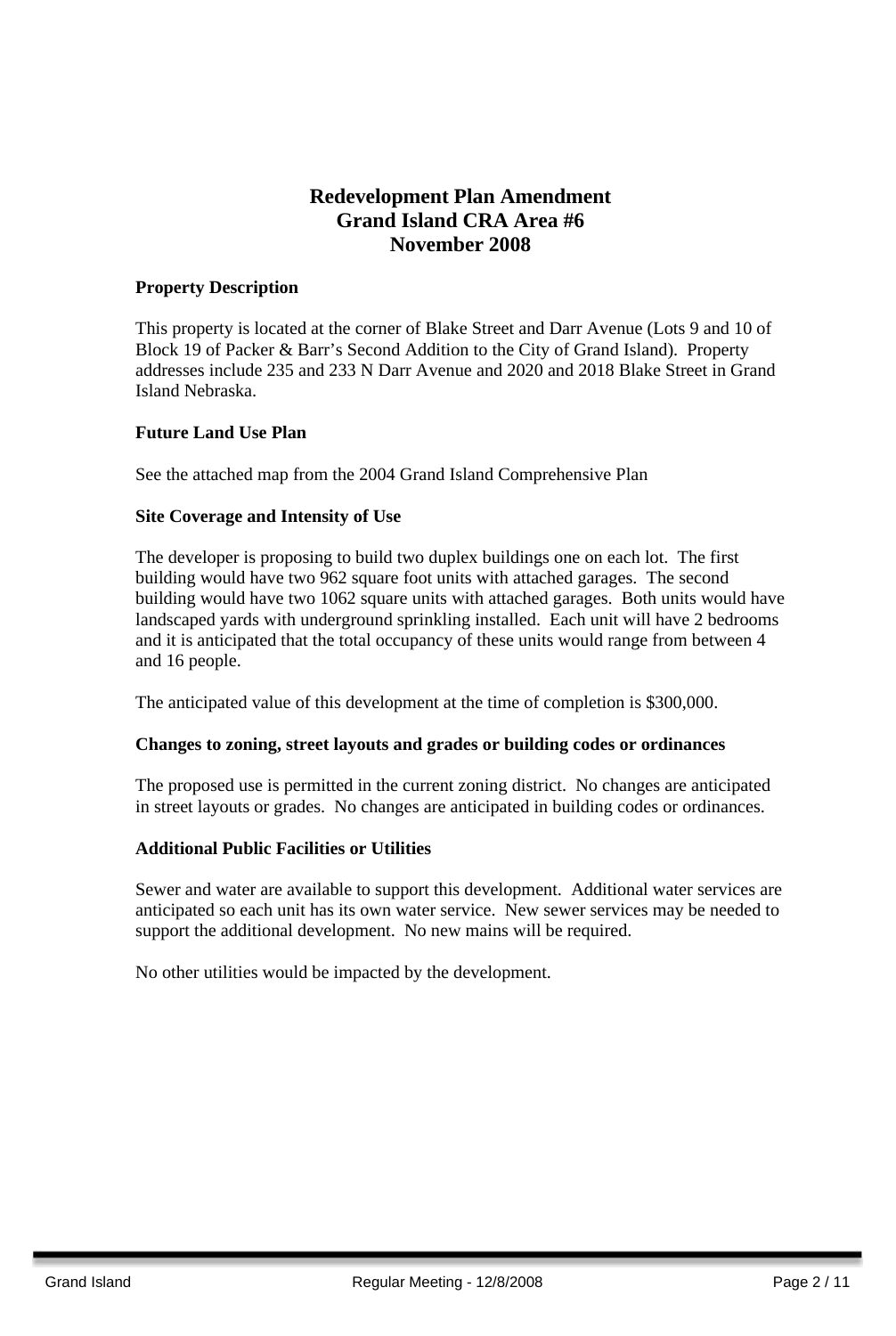### **Time Frame for Development**

Development of this project is anticipated to be mostly complete during the 2009 calendar year. The base tax year should be calculated on the value of the property as of January 1, 2009. Excess valuation should be available for this project for 15 years beginning with the 2010 tax year. Excess valuation will be paid to the developer's lender per the contract between the CRA and the developer for a period not to exceed 15 years or \$53,650.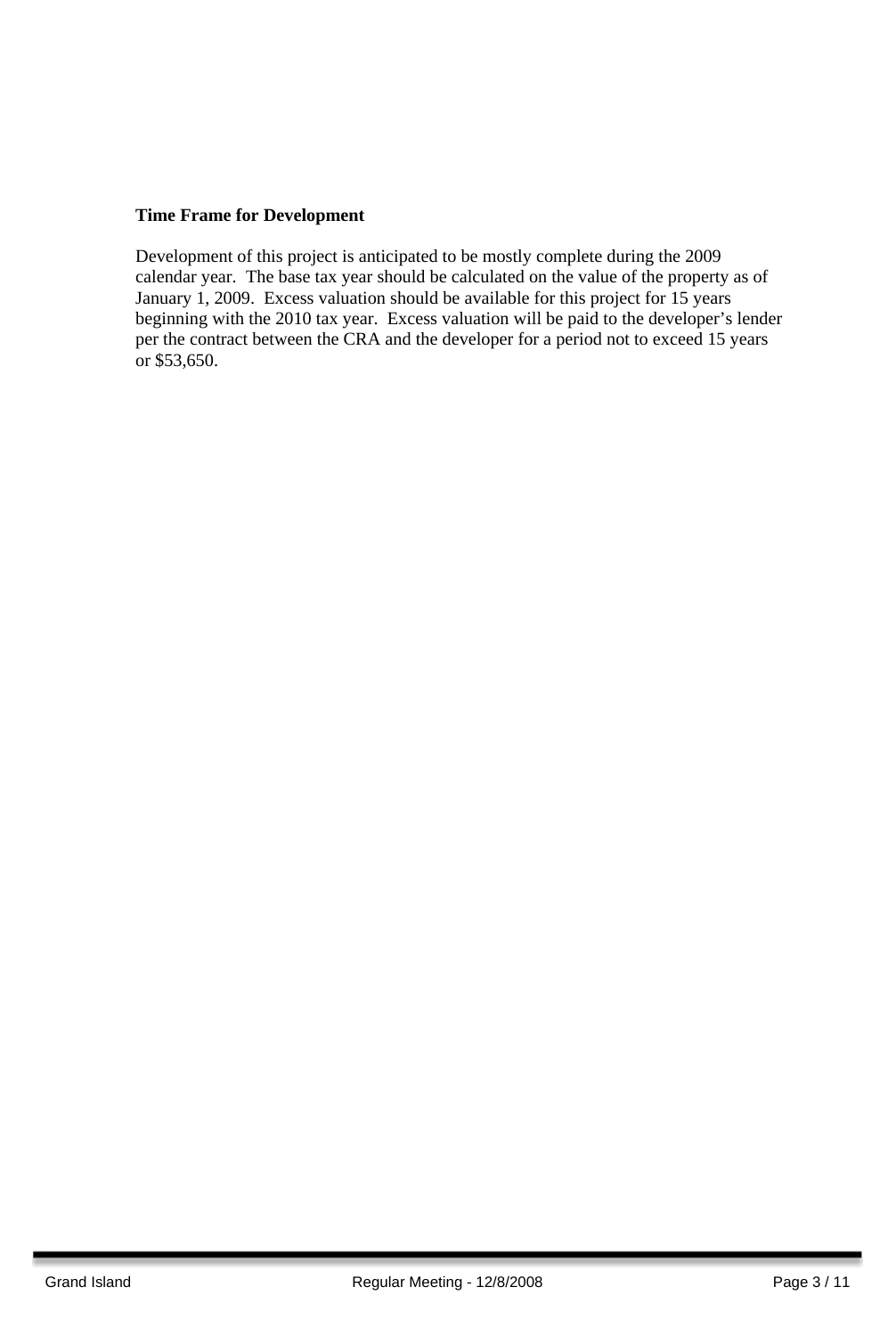|           |           |                 |                  |             |                                       | 5th St W                    |
|-----------|-----------|-----------------|------------------|-------------|---------------------------------------|-----------------------------|
|           |           |                 | 5th St W         |             |                                       |                             |
|           |           |                 |                  |             | 4th St W                              | Broadwell Ave N<br>Ath St W |
| Carey Ave |           |                 | Darr Ave N       |             | White Ave                             | $\in$                       |
|           |           | Ruby Ave        | North Front St W | Boggs Ave N |                                       |                             |
|           | George St | <b>Blake St</b> |                  |             | Old Lincoln Hwy W<br>South Front St W |                             |
|           |           |                 |                  |             | <b>Condition of Property</b>          |                             |

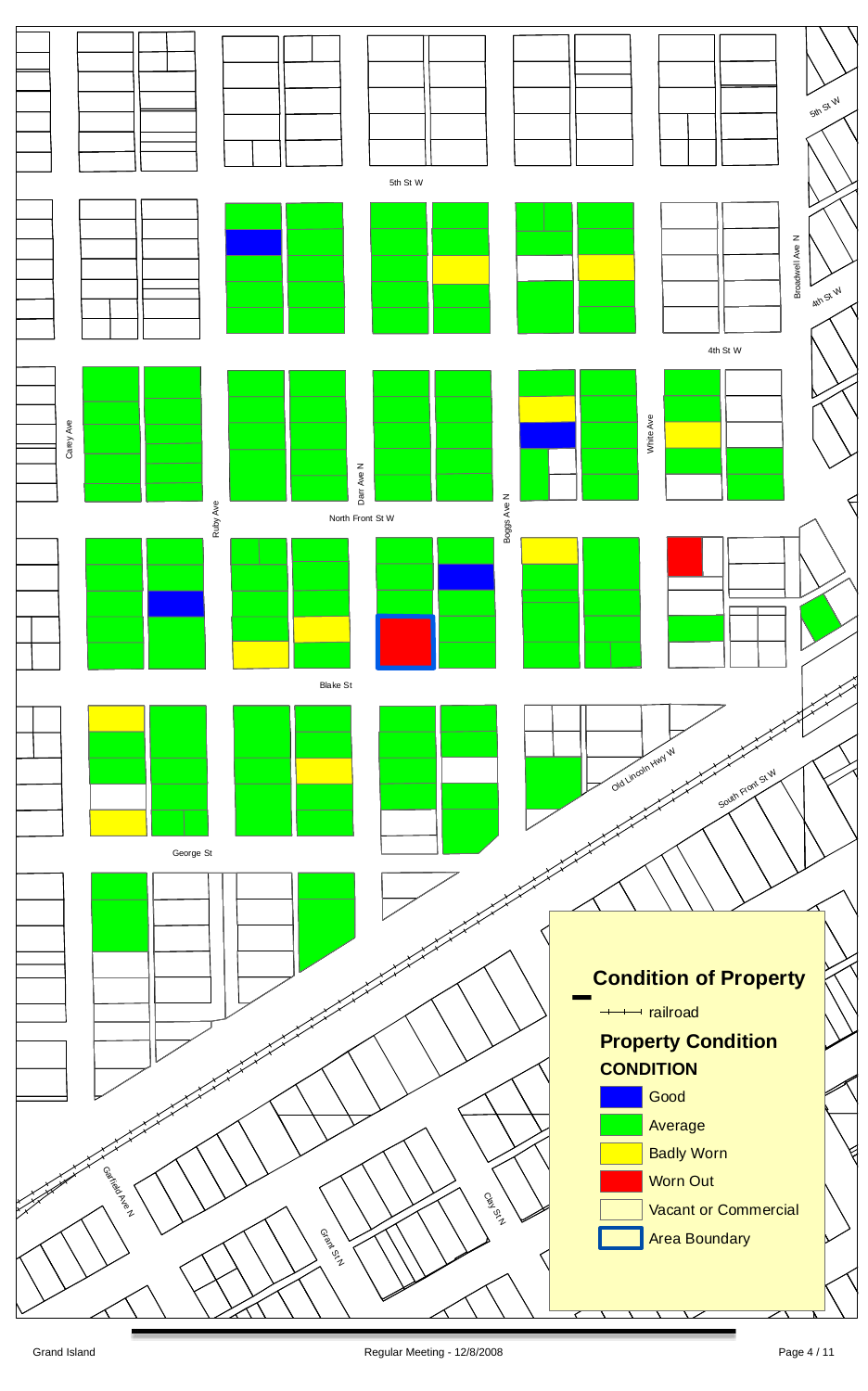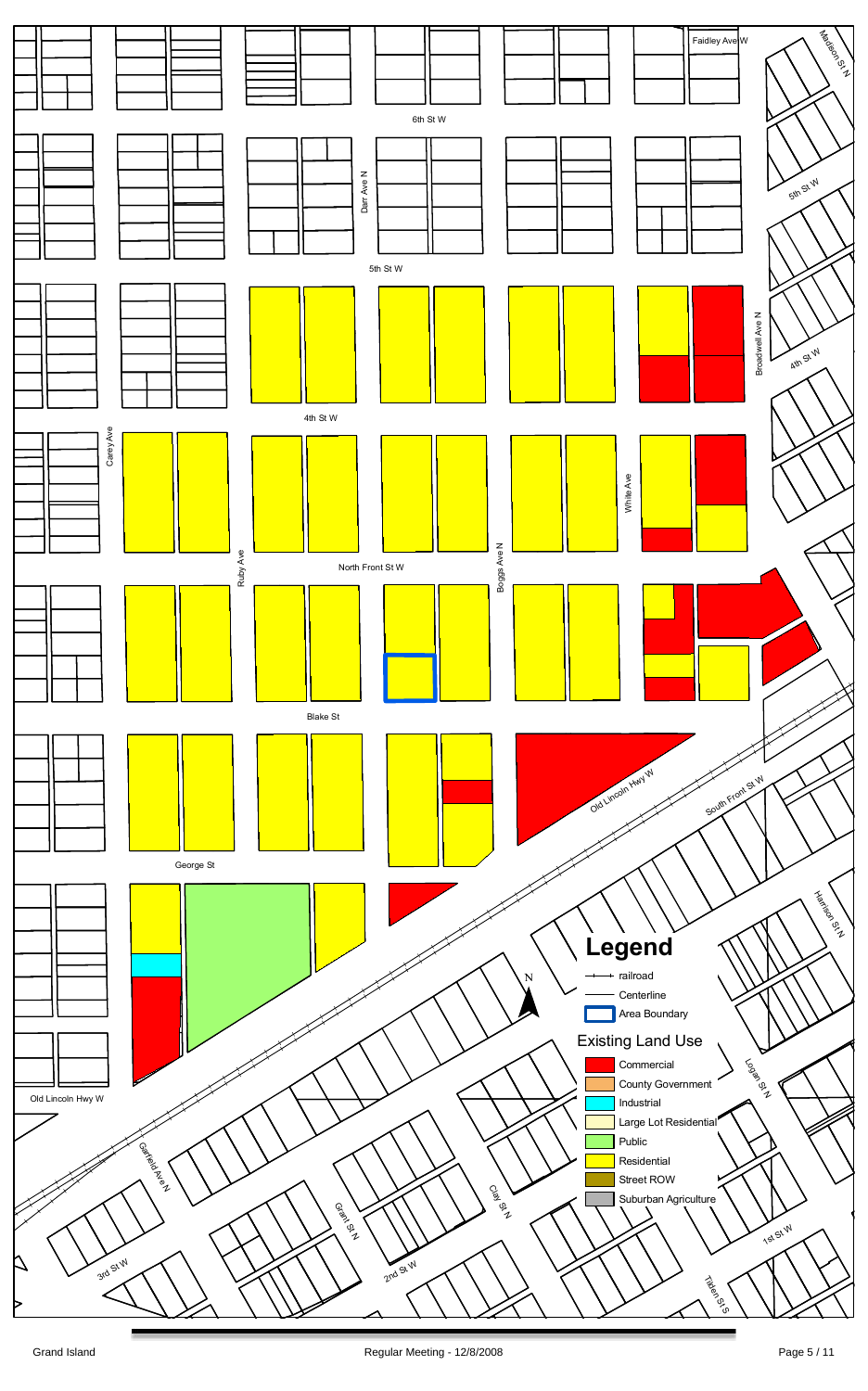Future Land Use Map



Future Land Use Map from 2004 Comprehensive Plan adopted by the City of Grand Island for the area near Blake Street and Darr Avenue the proposed redevelopment site.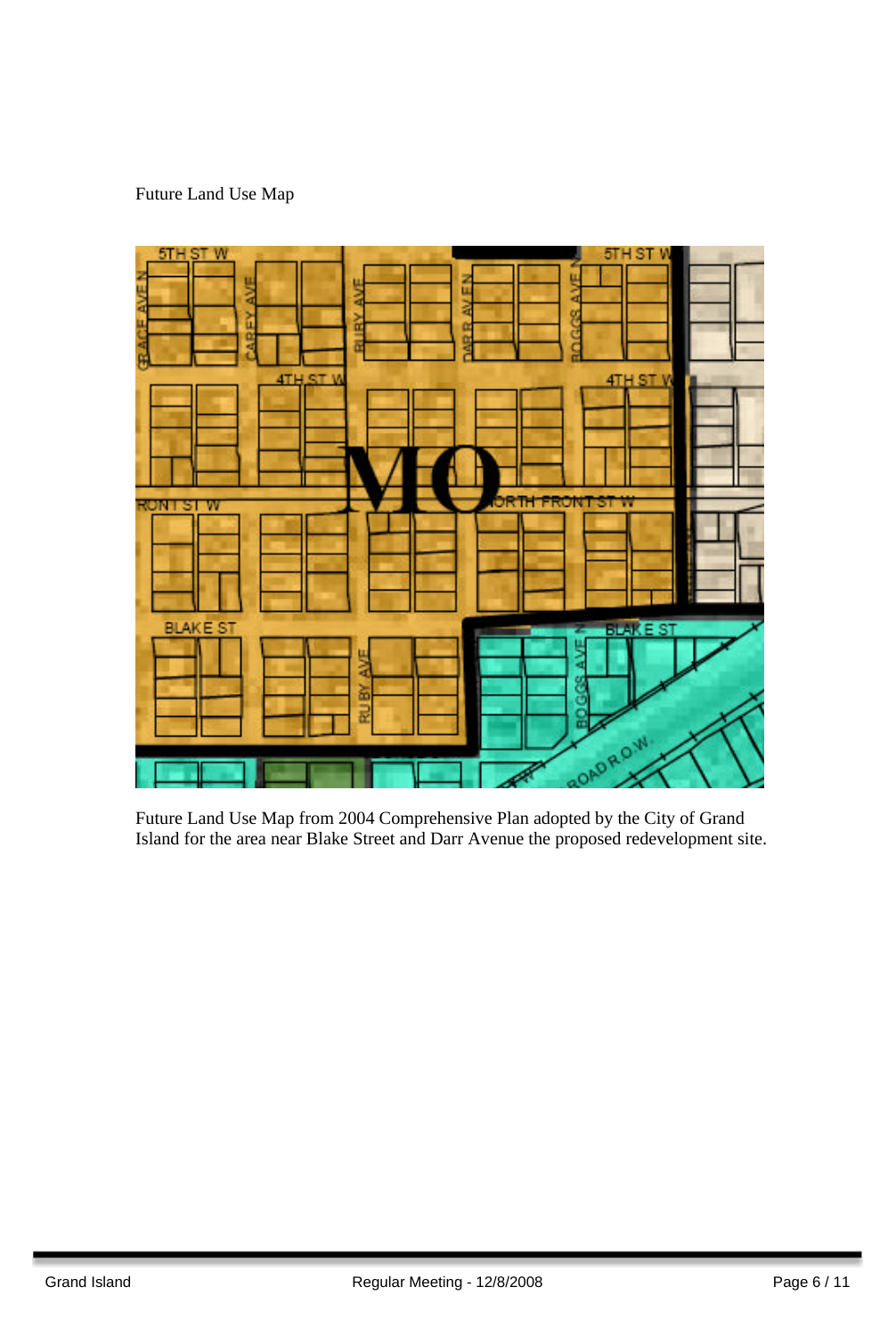

**BLAKE STREET**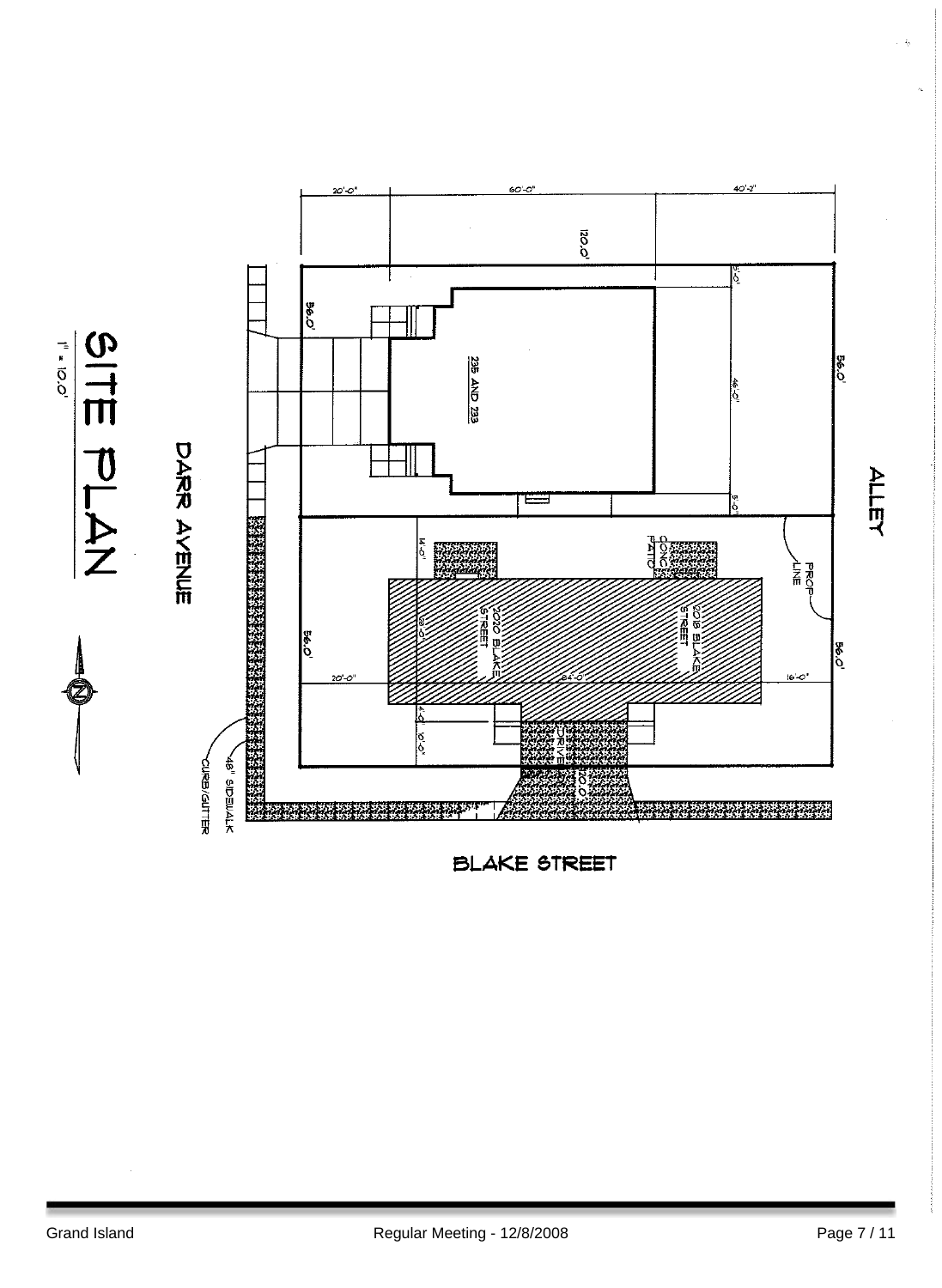

# FRONT ELEVATION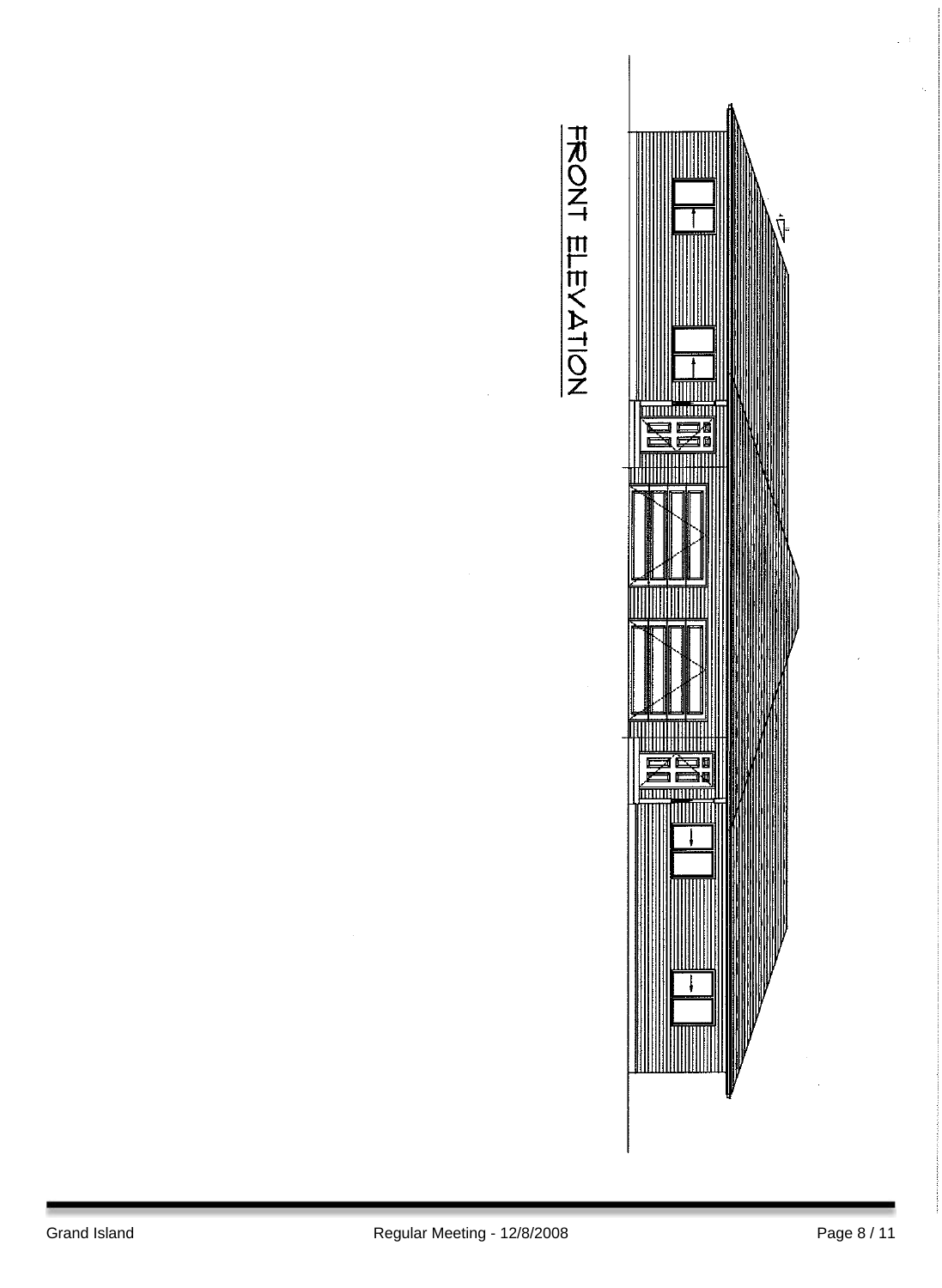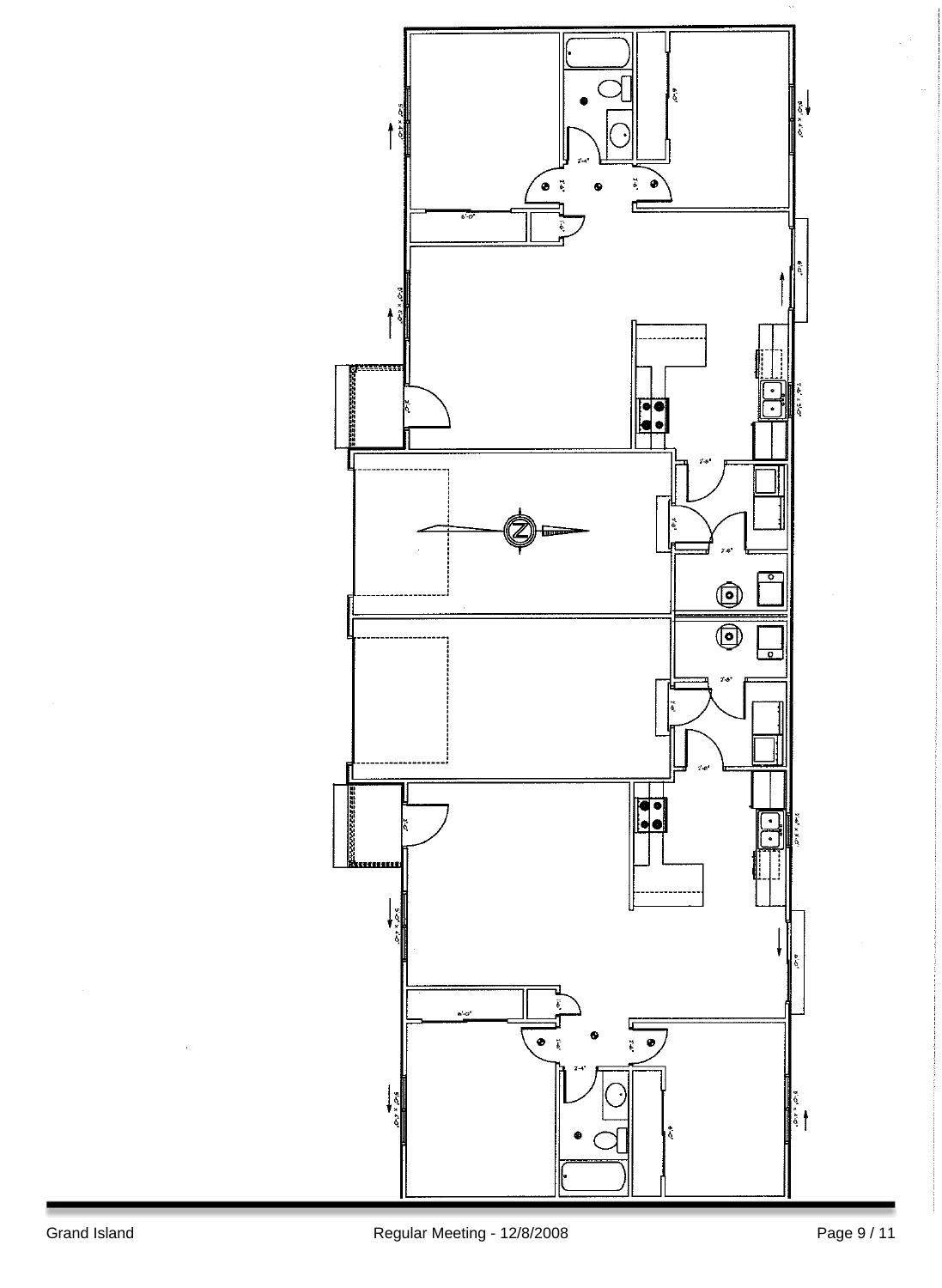

# カクスキ | U Q HOIANT-